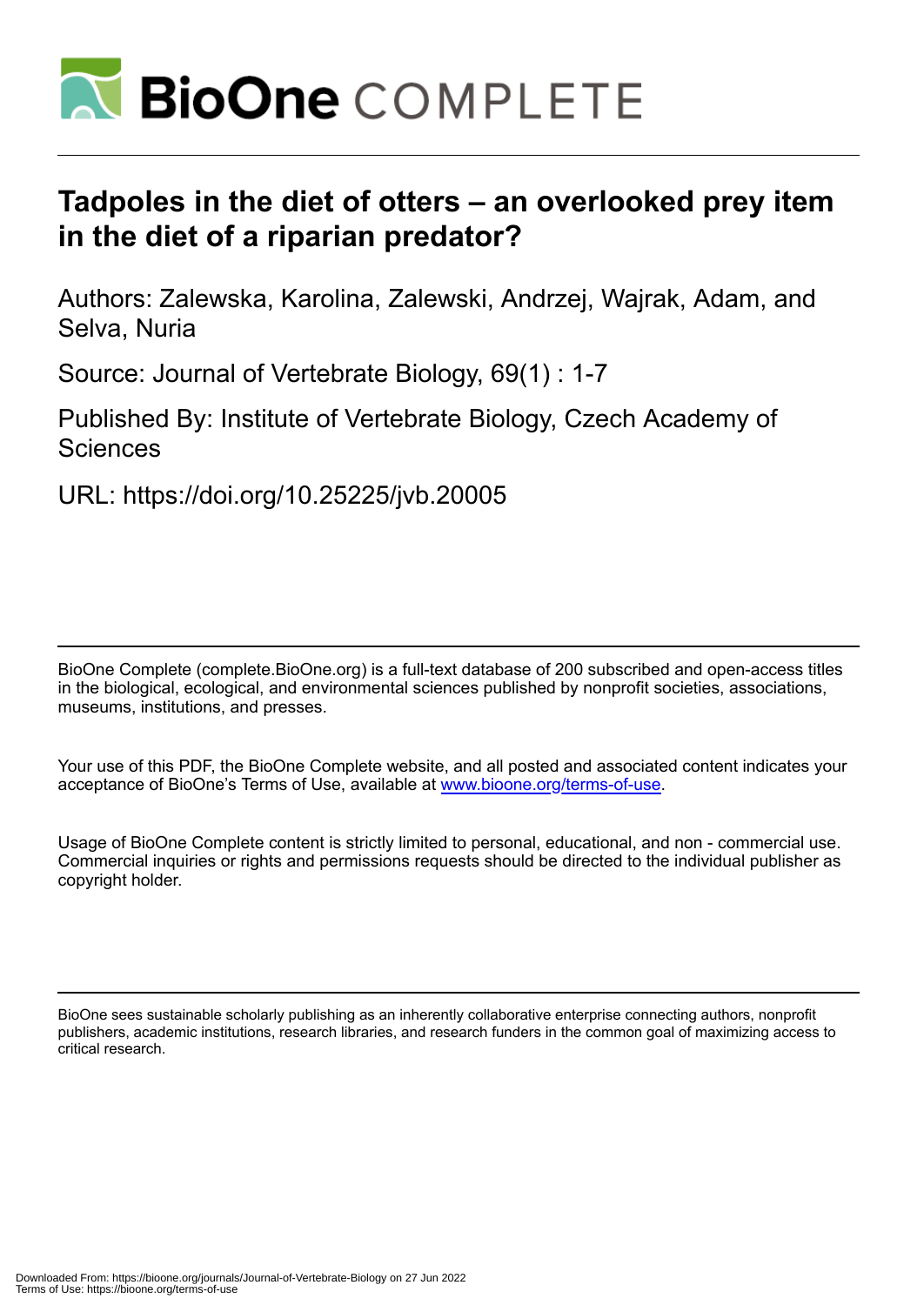# <span id="page-1-0"></span>**Tadpoles in the diet of otters – an overlooked prey item in the diet of a riparian predator?**

Karolina ZALEWSKA1, Andrzej ZALEWSKI2\*, Adam WAJRAK3 and Nuria SELVA4

*1 Stoczek 1B, 17 230 Białowieża, Poland; e-mail: karolina.zalewska1838@gmail.com*

- *<sup>2</sup>Mammal Research Institute, Polish Academy of Sciences, Stoczek 1, 17 230 Białowieża, Poland; e-mail: zalewski@ibs.bialowieza.pl*
- *3 Gazeta Wyborcza, Czerska 8/10, 00 732 Warsaw, Poland; e-mail*: *adam.wajrak@gmail.com*
- *4 Institute of Nature Conservation, Polish Academy of Sciences, Mickiewicza 33, 31 120 Kraków, Poland; e-mail: nuriselva@gmail.com*
- Received 17 January 2020; Accepted 6 March 2020; Published online 7 April 2020

**Abstract.** Understanding the diets of predators, prey selection and their impact on prey populations is pivotal to investigations on the ecology of predator and prey species. In this study, we observed a handreared European otter (*Lutra lutra*) foraging in the wild, in order to identify the type of prey captured by the predator. The study was carried out between March and June 2001 in a diverse range of natural otter habitats in Białowieża Forest (NE Poland). We found that tadpoles represented an important part of the otter's diet in June, when their frequency of occurrence and biomass reached 38% and 11%, respectively. During spring, tadpoles were less common than other types of prey, such as adult amphibians, fish, or aquatic Coleoptera. Otter diet varied among months and there were differences in the main prey type captured among water body types. Our results highlight the need to develop methods that enable the identification of tadpoles and other cryptic seasonal food items in riparian predator diets.

**Key words:** predator diet composition, *Lutra lutra*, amphibians

### Introduction

To understand predator ecology, knowledge of diet composition, prey selection and trophic interactions is essential. Classical methods of studying the diet composition of predator species include scat, pellet and gut content analyses, direct observation of wild animals, feeding site surveys, and prey remains counts (Litvaitis 2000). Several approaches have been developed to analyse dietary data: frequency of occurrence, relative frequency of occurrence, relative volume, percentage biomass, and relative energy content

of food items consumed (Goszczyński 1974, Cumberland et al. 2001, Ruehe et al. 2003, Zabala & Zuberogoitia 2003, Bojarska & Selva 2012, Smiroldo et al. 2019a). All these methods of studying diet composition have some biases and limitations (Litvaitis 2000). For instance, in scat, pellet and gut contents analyses, birds and insects in the diet are often overestimated compared to other food items that are more digestible. Similarly, the 'frequency of occurrence' method overestimates the share of small prey in the diet compared to the 'percentage biomass' approach (Cumberland et al. 2001). Actual biomass intake is estimated based on conversion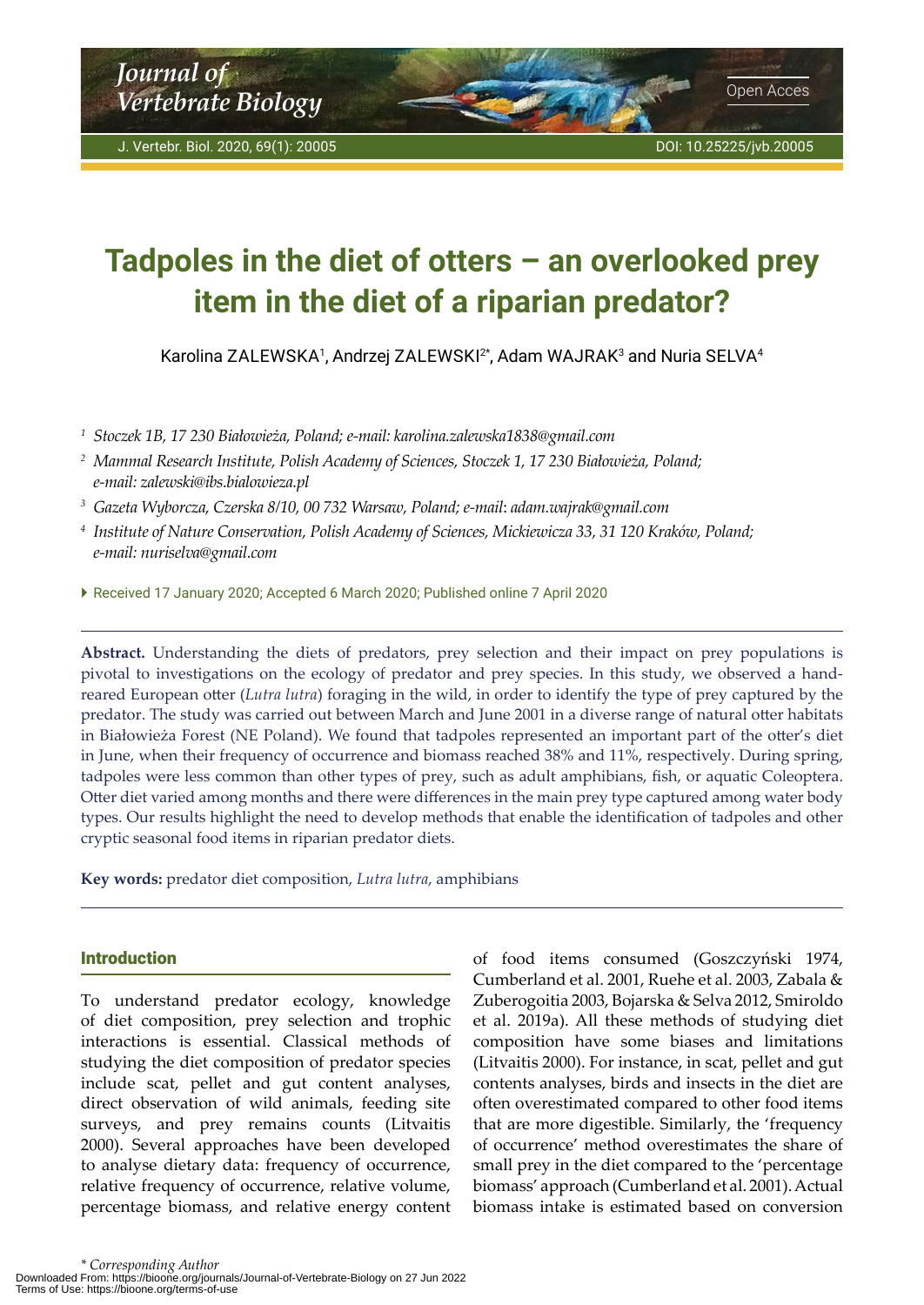factors, linear regression or extrapolation from the number of prey (Goszczyński 1974, Weaver 1993, Bartoszewicz & Zalewski 2003, Zalewski 2007). Using conversion factors or estimating relative volume ratio also produces biased estimates (Ruehe et al. 2003, Ruhe et al. 2008). Furthermore, none of the classical methods mentioned above includes the analysis of prey types that are consumed whole (or almost whole) and digested completely and, therefore, leave none or few remains in scats or pellets. However, these prey items could potentially represent a substantial proportion of consumed biomass, especially during pulses or periods of high abundance of such prey. Observations of foraging by hand-reared animals in natural environments can be a valuable tool to identify cryptic food items and may supplement an otherwise incomplete picture of a predators' diet in the wild. In spite of this method being criticized as artificial (Wallmo et al. 1973), it may be the only realistic way to identify neglected but potentially important food items, and to improve and complement traditional diet studies.

The European otter (*Lutra lutra*) is a riparian predator inhabiting vast parts of Europe and Asia. It inhabits mostly freshwater (rivers, lakes, artificial fish ponds, water reservoirs) and coastal habitats (Kruuk 1995). The diet of the otter consists of many prey types, mainly fish, amphibians, reptiles, and occasionally birds, small mammals and molluscs (Clavero et al. 2003, Lanszki & Molnar 2003, Gorgadze 2013, Smiroldo et al. 2019a, b). Otters track pulses of food resources and otter diet varies seasonally as prey availability changes over time (Clavero et al. 2003). Prey abundance, particularly in harsh winters and summer droughts during cub-rearing, has important consequences for otter population density (Ruiz-Olmo et al. 2001, Sulkava et al. 2007). Otters give birth in various months, but most commonly in April and May (Sidorovich 1991, Ruiz-Olmo et al. 2002). Consequently, prey abundance at this time and in subsequent months is crucial for the successful rearing of cubs. Identifying the whole spectrum of prey types consumed by otters, particularly in this period, is valuable in improving our understanding of the population dynamics and general ecology of the species.

In this study, we observed a hand-reared animal foraging in natural otter habitats in Białowieża Forest (NE Poland), with the goal of helping identify hitherto unrecognised food items in

the diets of otters. Our focus was to identify the presence of small or sporadic prey that are rarely detected using traditional diet analysis methods, but that might be potentially important in certain periods. We analysed the monthly variation in otter diet in riparian habitats of this lowland deciduous forest, with special attention to otter diet during the spring.

#### Material and Methods

From March to June 2001 a hand-reared otter (8-10 months old) was directly observed hunting in natural riparian habitats in Białowieża Forest (NE Poland). The otter was found in the wild, orphaned and still nursing, in mid-summer. The required permit (DLOPiKog.-4201-368/2000) was obtained for keeping and handling the otter, which was fed solid food ground into a paste (mostly fish and also meat) as soon as possible, and later, whole dead fish. We never fed the otter with frogs, beetles or any other type of natural prey. The otter was kept from late autumn in an outside enclosure in the village of Teremiski where it had access to a small swimming pool and a sleeping refuge. Every day, the keepers (N. Selva and A. Wajrak) walked the otter for approximately 2 h (about 5 km) through natural otter habitats: a valley with a medium-sized river (the River Łutownia), open grassland with an artificial pond without fish, and an ash-alder forest. The otter was able to walk and swim freely, closely followed by the keepers, which permitted the observation of hunting attempts and the accurate identification of the type of prey caught. The otter was fed only after the walk and, therefore, hunted readily for prey. The otter was not trained to hunt and obtained hunting skills through predation attempts. A record was made of all prey captured by the otter during daily walks.

Overall, 203 prey were captured by the otter during 113 walks. The results are presented as frequency of occurrence (percentage of caught prey). From these data the percentage biomass of each prey category was calculated by multiplying the frequency of occurrence of each prey category by its average body size and calculating the percentage of its biomass. The average body sizes used for these calculations were: 18 g for frogs, 1.5 g for tadpoles, 15 g for fish, 1 g for aquatic Coleoptera, 2 g for gastropods and 10 g for other prey (Semlitsch & Reyer 1992, Brzeziński et al. 1993, Zalewska & Zalewski 2019, A. Zalewski unpublished data).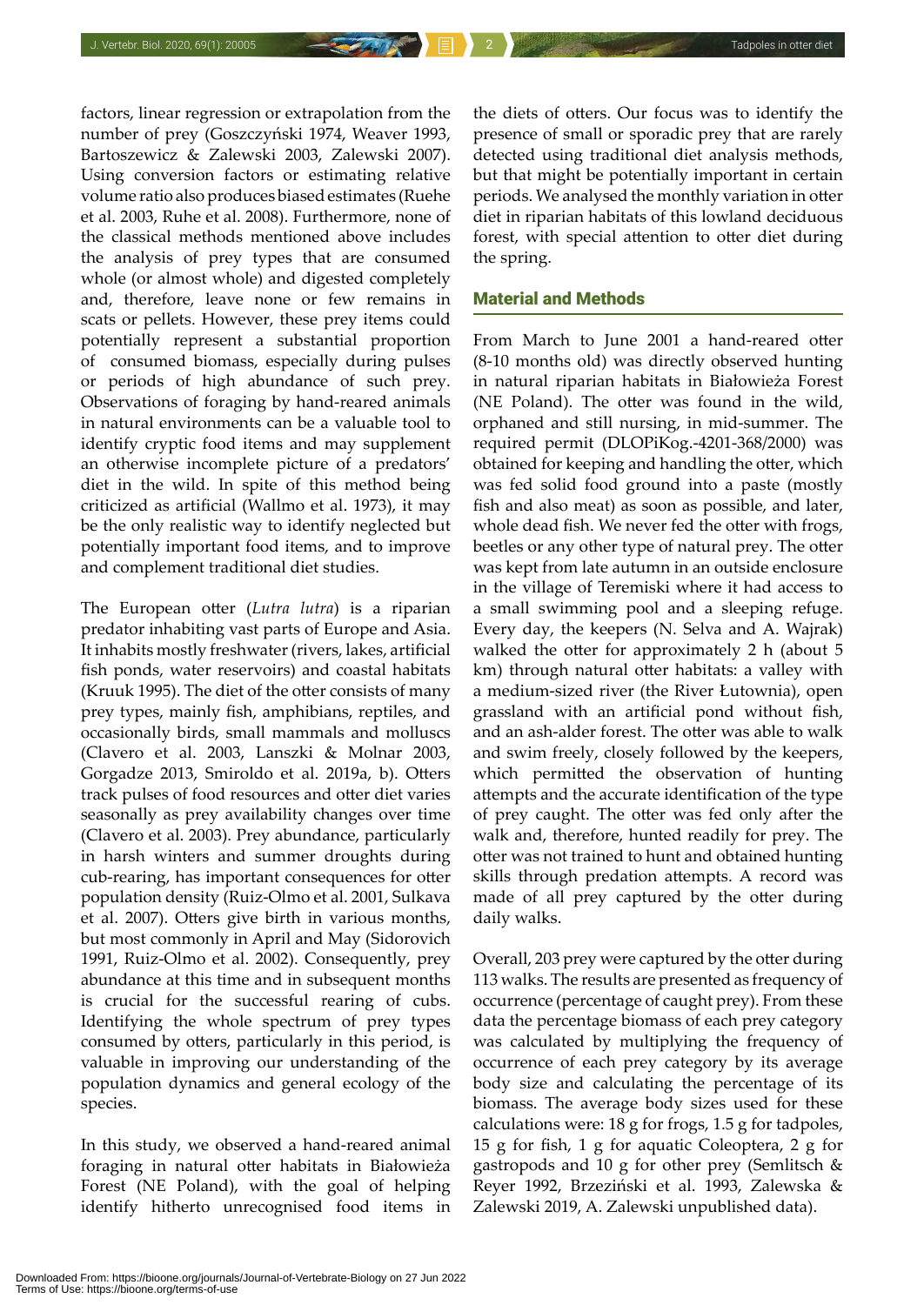

**Fig. 1.** Monthly variation in the frequency of occurrence of prey categories (as a percentage of prey caught) and in the percentage of biomass consumed by a hand-reared otter in aquatic habitats in Białowieża Forest (NE Poland).

Wild otters inhabit all the habitats where the handreared otter was observed foraging (Sidorovich et al. 1996) and wild otters were encountered during daily walks. In Białowieża Forest, otter density is on average 2.2 individuals per 10 km, with medium-sized rivers supporting a larger number of individuals than smaller rivers (Sidorovich et al. 1996).

#### **Results**

During spring, adult amphibians, fish and Coleoptera were the most important food items (Fig. 1). These types of prey constituted 80.3% of all prey items caught by the otter. Adult amphibians captured by the otter included brown frogs (*Rana temporaria, R. arvalis*), green frogs (*Rana esculenta* complex), newts (*Triturus* sp.) and tree frogs (*Hyla arborea*). Although there were few unsuccessful predation attempts, toads (*Bufo bufo*) were not killed as prey, but were scavenged. Fish caught included roach (*Rutilus rutilus*), mud loach (*Misgurnus fossilis*), and gudgeon (*Gobio gobio*). The most frequent Coleoptera identified were water beetles (*Hydrophilus caraboides* and *Dytiscus marginalis*)*.* Tadpoles and gastropods (mostly freshwater snails, e.g. *Planorbis* spp.) were taken less often and constituted 12% and 18% of caught prey, respectively. Other prey included chicks and eggs of passerines, and earthworms, caught close to the river bank. All prey categories were also scavenged, i.e. not only killed by the otter, but were consumed when found already dead.

The composition of prey types caught by the otter varied significantly over consecutive months (Fig. 1;  $\chi^2 = 88.2$ ,  $p < 0.001$ , df = 5). Adult amphibians and gastropods were more frequently taken in March, when they were mostly inactive. The percentage of adult amphibians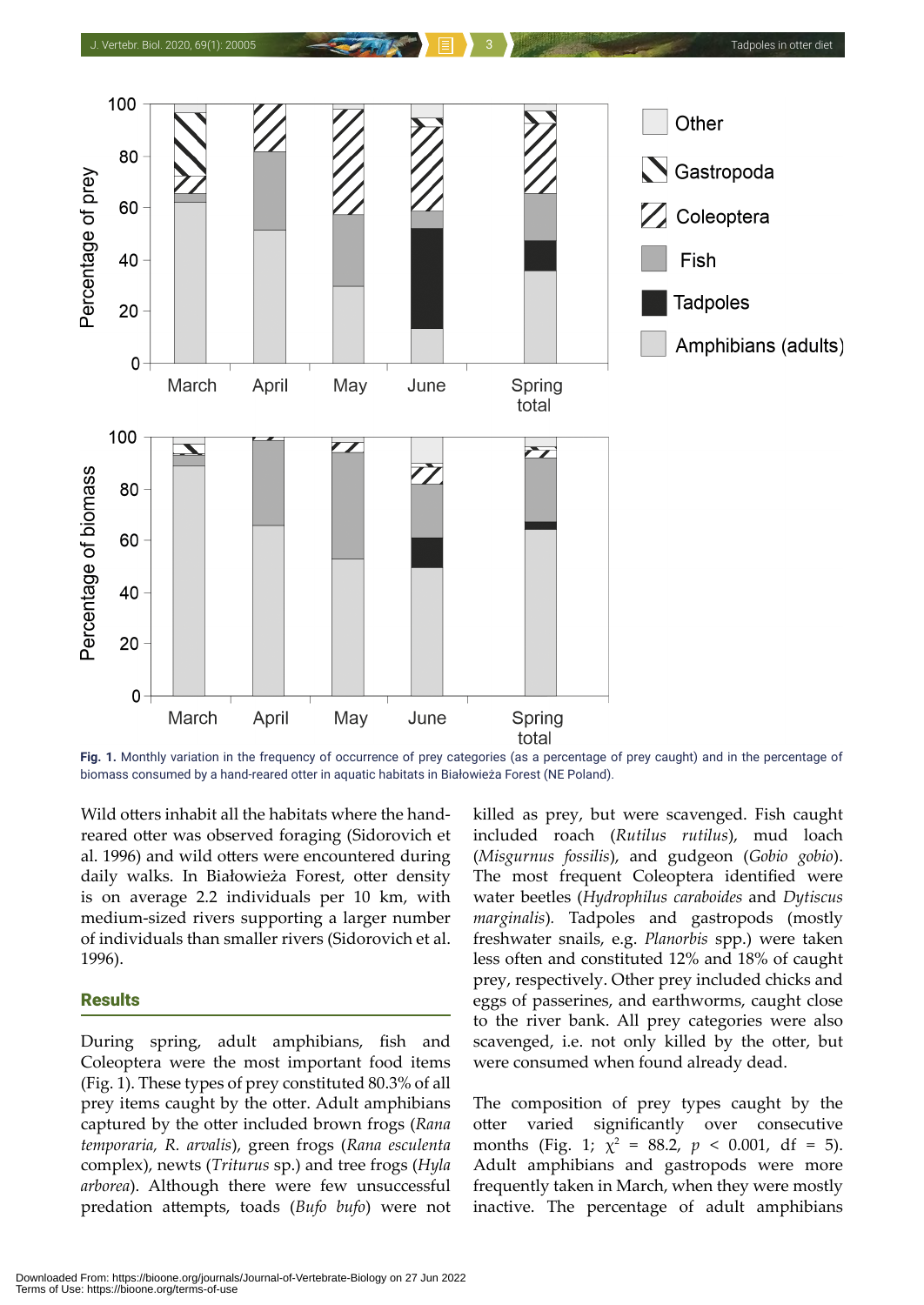

**Fig. 2.** Variation in the composition of prey caught by a hand-reared otter in the main aquatic habitats of Białowieża Forest (NE Poland). Sample size: pond 35 prey, river 168 prey.

decreased from March to May-June, while the share of fish and aquatic Coleoptera (Hydrophilidae and Dytiscidae) increased in April and May. Tadpoles and Coleoptera constituted a large proportion of the prey taken in June and the percentage of tadpoles increased up to 38% (Fig. 1). During this period, the otter consumed about 15 and 35 tadpoles on each walk. The proportion of biomass of each prey category also varied between consecutive months (Fig. 1). Adult amphibians and fish constituted a large proportion of the consumed biomass (on average 64.3% and 24.7% respectively). Tadpoles represented 11.4% of the biomass consumed by the otter in June. Other prey constituted less than 4% of consumed biomass (Fig. 1).

The composition of prey caught by the otter also varied among the different water bodies (Fig. 2;  $\chi^2$  = 116.5,  $p < 0.001$ , df = 5). In the pond, the otter caught only aquatic Coleoptera and adult amphibians, whereas in the river, prey composition was more diverse and included all types of prey. Despite the fact that the time taken by the otter to hunt in the pond was twice as long, the number of prey items was lower in the pond (35 prey) than in the river (168 prey).

#### **Discussion**

Our study demonstrates the potential importance of tadpoles in the spring diet of otters, particularly during specific periods. To our knowledge, tadpoles have never been described previously in the diet of otters in Białowieża Forest or from other locations (Jędrzejewska et al. 2001, Smiroldo et al. 2019b). We are also not aware of any studies providing evidence of tadpole consumption by other species of aquatic

carnivores, such as the American mink *Neovison vison* or polecat *Mustela putorius* (Jędrzejewska & Jędrzejewski 1998, Jędrzejewska et al. 2001). Reviews of otter diet have highlighted the importance of amphibians, mostly frogs and toads, but always in their (sub)adult phase; tadpole consumption has hitherto never been reported (Jędrzejewska et al. 2001, Clavero et al. 2003, Georgiev 2008, Krawczyk et al. 2016, Smiroldo et al. 2019b). Similarly, newts are rarely mentioned from otter diet analysis. However, we documented cases and in some areas they seemed to be an important food item (Parry et al. 2015). The relatively high contribution of tadpoles to the diet of the otter during the period of high tadpole abundance (June), may reflect food resource tracking by the otter and potentially implies that tadpoles may be an important food resource for wild otters during that time.

In Europe, the diet of otters varies widely among habitats, seasons, and geographical locations (see review by Jędrzejewska et al. 2001). In most habitats, crayfish, fish, and amphibians are the dominant prey items. In areas with a low abundance of crayfish, otters feed more on fish, and where fish are also scarce, supplement their diets primarily with amphibians (Jędrzejewska et al. 2001, Smiroldo et al. 2019a). Our data, based on a novel approach involving natural prey capture in the wild by a hand-reared otter, is in agreement with results based on spraint analysis from Białowieża Forest, which also show that during spring and summer the diet of otters comprises mainly fish, frogs, and water beetles (*Dytiscus* sp.) (Jędrzejewska et al. 2001). Our results show that these three types of prey were eaten by the hand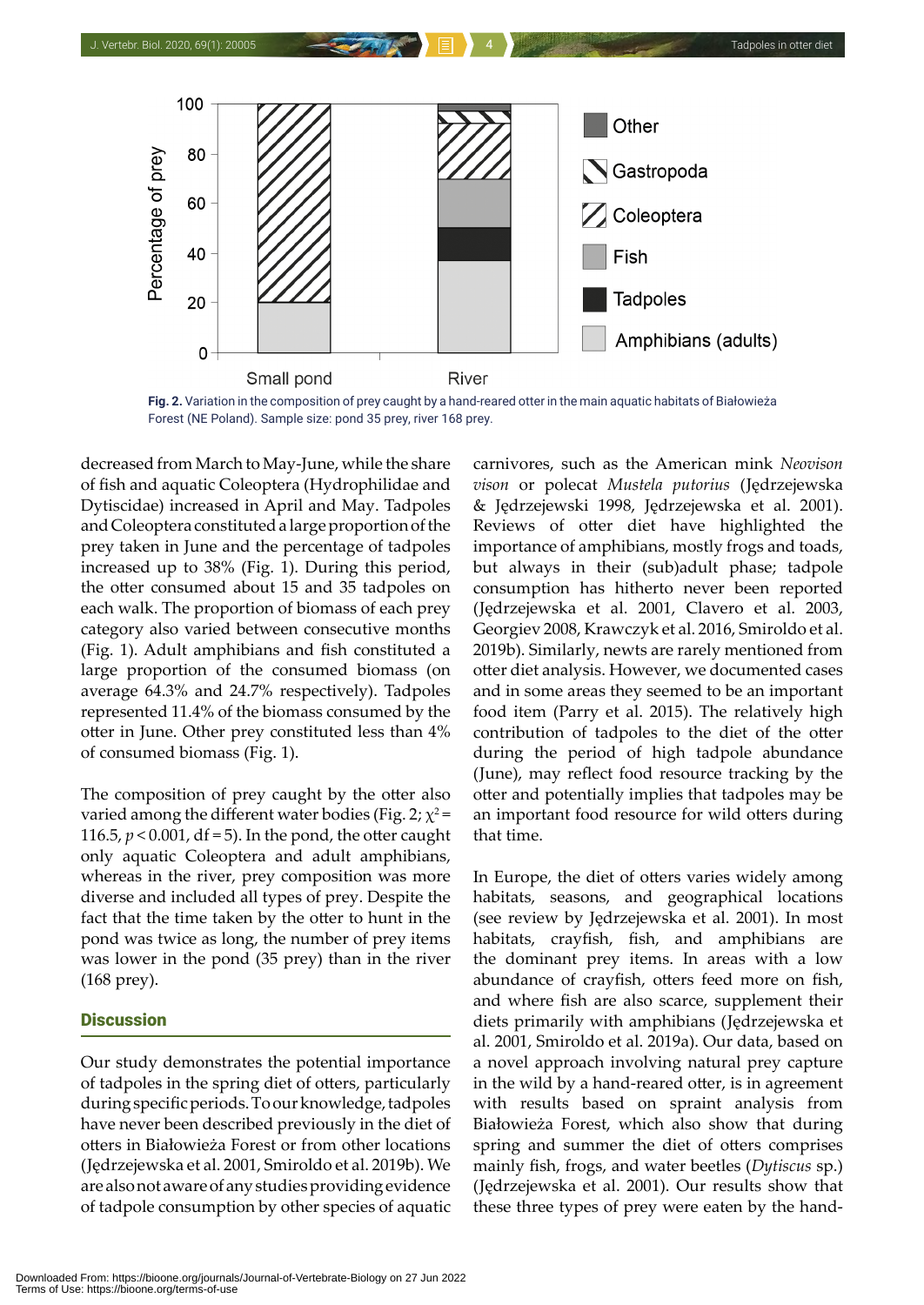reared otter in comparable ratios. In mediumsized rivers, however, amphibians dominated over fish. Invertebrates constituted a low proportion of consumed biomass, but they are often taken as prey (representing a high proportion by frequency of occurrence). Spraint analysis has also shown that birds are a supplementary food item for otters in Białowieża Forest (Jędrzejewska et al. 2001). Only flightless chicks were caught by the hand-reared otter. On a few occasions, the otter unsuccessfully tried to hunt ducks.

Our results revealed wide variation in the otter's diet over the spring months and these data closely track the seasonal availability of foods. In May, amphibians which are more abundant in rivers due to the onset of breeding (Juszczyk 1987), dominated in the diet. During the subsequent two months, the proportion of amphibians captured by the otter gradually decreased, as most brown frogs and toads shifted to a terrestrial habit. During these months the otter switched to feeding more on fish and water beetles. In June, the otter began consuming a large proportion of tadpoles. During this month, tadpole body length increases up to 100 mm and the tadpoles can weigh up to 3 g (Juszczyk 1987, Semlitsch & Reyer 1992), which was large enough to be caught by the otter. This observation suggests that tadpoles could be an important alternative food for otters, despite the fact that they are available only in June. A further question is whether tadpoles are consumed by wild otters during that period. The peak of otter pup birth occurs in April and May (Sidorovich 1991). Tadpoles are most abundant in June and may, therefore, represent a crucial food item for females with cubs and/or for young and inexperienced individuals, like our hand-reared otter. Otters have to learn hunting techniques, e.g. for toads or fish (Carss 1995) and tadpoles might represent easily-captured prey for young individuals that have yet to acquire the necessary skills to hunt more difficult and evasive prey types. The assessment of the impact of otters (or other riparian predators) on amphibian populations based on otter diet composition has hitherto only considered adult amphibians (Jędrzejewska & Jędrzejewski

1998) and predation of larval stages has been an overlooked aspect of their ecology.

In many natural ecosystems, like the Białowieża Forest or Doñana National Park, small prey play an important role in the diet of otters. For example, in Doñana National Park small fish species, such as *Gambusia* (weight of about 1 g), are one of the main otter food items (Adrian & Delibes 1987). Otters also consume amphibian eggs and small juvenile and subadult frogs (Georgiev 2008, Smiroldo et al. 2019b). The importance of small prey may have been overlooked in many studies (Carss & Elston 1996), despite being abundant during specific periods. Despite their small size, tadpoles are a reliably abundant resource that is available annually and may constitute an important resource and warrants further investigation as a component of the diet of otters.

Our observations highlight the need to develop methods to improve the identification of tadpoles in riparian predator scats or spraints. In the case of the European badger (*Meles meles*), it was not until a researcher developed a method for estimating the number of earthworms that they consumed, that the real importance of this food item in the diet was fully recognised (Kruuk 1989). In the case of otters an approach might be to experimentally feed captive otters with tadpoles and to subsequently analyse their spraints to identify and quantify the occurrence of amphibian chondrocranium. Our results are in accordance with data on otter diets obtained through traditional techniques. The method used in this study, albeit derived from the behaviour of a single captive individual, allowed us to identify a potential component of the diet of otters, which would otherwise have been overlooked.

#### Acknowledgements

*We thank an anonymous reviewer for comments that have helped improving our manuscript. A. Wajrak and N. Selva collected data, K. Zalewska wrote the draft, A. Zalewski and N. Selva corrected the final submission.*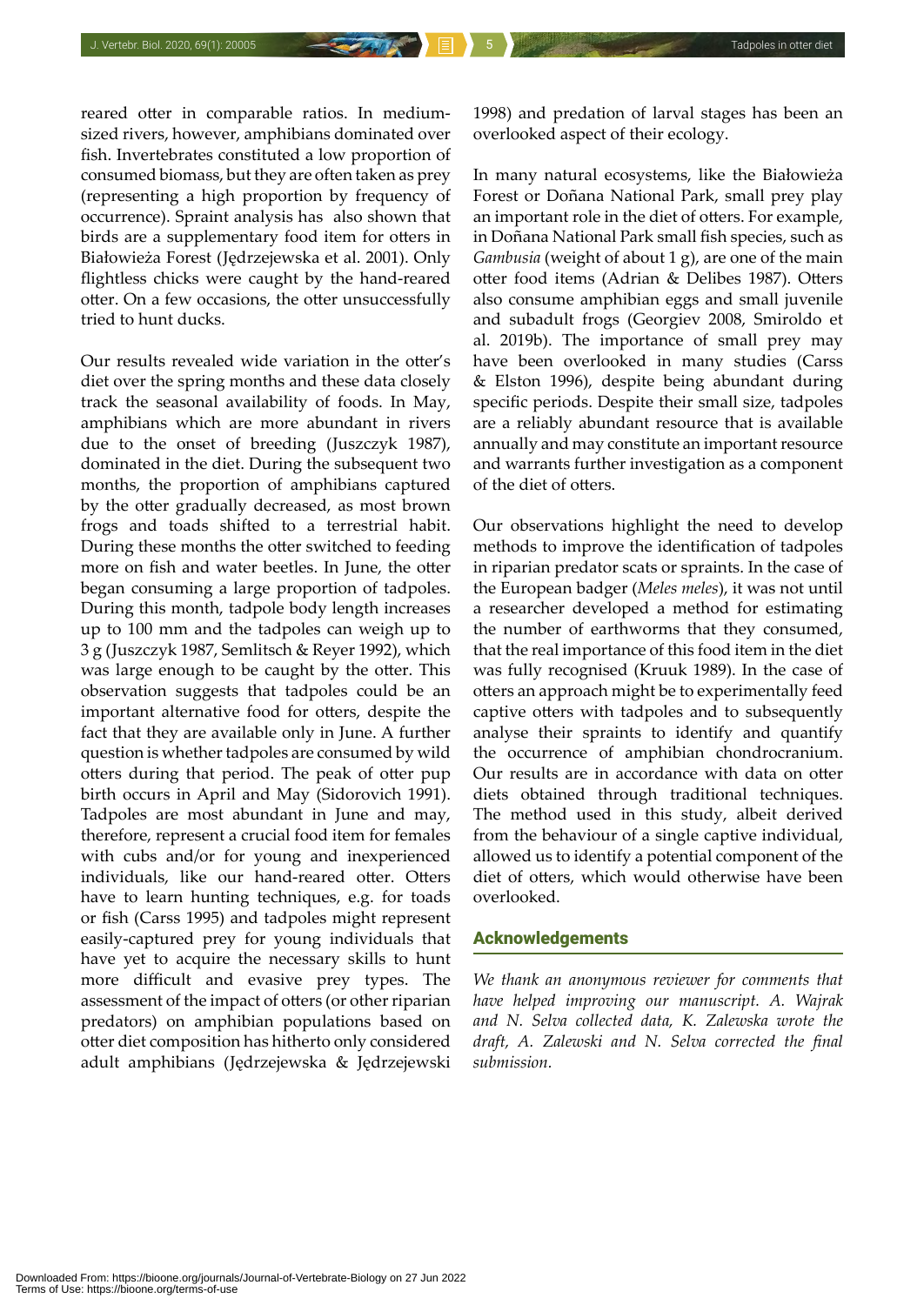#### **Literature**

- Adrian M.I. & Delibes M. 1987: Food habits of the otter (*Lutra lutra*) in two habitats of the Doñana National Park, SW Spain. *J. Zool. Lond. 212: 399–406.*
- Bartoszewicz M. & Zalewski A. 2003: American mink, *Mustela vison* diet and predation on waterfowl in the Słońsk Reserve, western Poland. *Folia Zool. 52: 225–238.*
- Bojarska K. & Selva N. 2012: Spatial patterns in brown bear *Ursus arctos* diet: the role of geographical and environmental factors. *Mammal Rev. 42: 120–143.*
- Brzeziński M., Jędrzejewski W. & Jędrzejewska B. 1993: Diet of otters (*Lutra lutra*) inhabiting small rivers in the Białowieża National Park, eastern Poland. *J. Zool. Lond. 230: 495–501.*
- Carss D.N. 1995: Foraging behaviour and feeding ecology of the otter *Lutra lutra*: a selective review. *Hystrix 7: 179–194.*
- Carss D.N. & Elston D.A. 1996: Errors associated with otter *Lutra lutra* faecal analysis. II. Estimating prey size distribution from bones recovered in spraints. *J. Zool. Lond. 238: 319–332.*
- Clavero M., Prenda J. & Delibes M. 2003: Trophic diversity of the otter (*Lutra lutra* L.) in temperate and Mediterranean freshwater habitats. *J. Biogeogr. 30: 761–769.*
- Cumberland R.E., Dempsey J.A. & Forbes G.J. 2001: Should diet be based on biomass? Importance of larger prey to the American marten. *Wildl. Soc. Bull. 29: 1125–1130.*
- Georgiev D. 2008: Size of marsh frogs in the diet of Eurasian otter in southern Bulgaria. *Hystrix 19: 55–59.*
- Gorgadze G. 2013: Seasonal diet of the otter (*Lutra lutra*) on the Alazani River (Georgia). *Hystrix 24: 157–160.*
- Goszczyński J. 1974: Studies on the food of foxes. *Acta Theriol. 19: 1–18.*
- Jędrzejewska B. & Jędrzejewski W. 1998: Predation in vertebrate communities. The Białowieża Primeval Forest as a case study. *Springer-Verlag, Berlin, Heildelberg, New York*.
- Jędrzejewska B., Sidorovich V.E., Pikulik M.M. et al. 2001: Feeding habits of the otter and the American mink in Białowieża Primeval Forest (Poland) compared to other Eurasian populations. *Ecography 24: 165–180.*
- Juszczyk W. 1987: National amphibians and reptiles, vol. 2. *PWN, Warszawa*. *(in Polish)*
- Krawczyk A.J., Bogdziewicz M., Majkowska K. et al. 2016: Diet composition of the Eurasian

otter *Lutra lutra* in different freshwater habitats of temperate Europe: a review and metaanalysis. *Mammal Rev*. *46: 106–113.*

- Kruuk H. 1989: The social badger ecology and behaviour of a group-living carnivore *(Meles meles)*. *Oxford University Press, New York*.
- Kruuk H. 1995: Wild otters predation and populations. *Oxford University Press, Oxford, New York, Tokyo*.
- Lanszki J. & Molnar T. 2003: Diet of otters living in three different habitats in Hungary. *Folia Zool. 52: 378–388.*
- Litvaitis J.A. 2000: Investigating food habits of terrestrial vertebrates. In: Boitani L. & Fuller T.K. (eds.), Research techniques in animal ecology. *Columbia University Press, New York: 165–190.*
- Parry G.S., Yonow N. & Forman D. 2015: Predation of newts (Salamandridae, Pleurodelinae) by Eurasian otters *Lutra lutra* (Linnaeus). *Herpetol. Bull. 132: 9–14.*
- Ruehe F., Buschmann I. & Wameling A. 2003: Two models for assessing the prey mass of European ungulates from wolf scats. *Acta Theriol. 48: 527–537.*
- Ruhe F., Ksinsik M. & Kiffner C. 2008: Conversion factors in carnivore scat analysis: sources of bias. *Wildlife Biol. 14: 500–506.*
- Ruiz-Olmo J., Lopez-Martin J.M. & Palazon S. 2001: The influence of fish abundance on the otter (*Lutra lutra*) populations in Iberian Mediterranean habitats. *J. Zool. Lond. 254: 325– 336.*
- Ruiz-Olmo J., Olmo-Vidal J.M., Manas S. et al. 2002: The influence of resource seasonality on the breeding patterns of the Eurasian otter (*Lutra lutra*) in Mediterranean habitats. *Can. J. Zool. 80: 2178–2189.*
- Semlitsch R.D. & Reyer H.U. 1992: Performance of tadpoles from the hybridogenetic *Rana esculenta* complex: interactions with pond drying and interspecific competition. *Evolution 46: 665–676.*
- Sidorovich V.E. 1991: Structure, reproductive status and dynamics of the otter population in Byelorussia. *Acta Theriol. 36: 153–161.*
- Sidorovich V.E., Jędrzejewska B. & Jędrzejewski W. 1996: Winter distribution and abundance of mustelids and beavers in the river valleys of Białowieża Primeval Forest. *Acta Theriol. 41: 155–170.*
- Smiroldo G., Gariano P., Balestrieri A. et al. 2019a: Predation on amphibians may enhance Eurasian otter recovery in southern Italy. *Zool. Sci. 36: 273–283.*